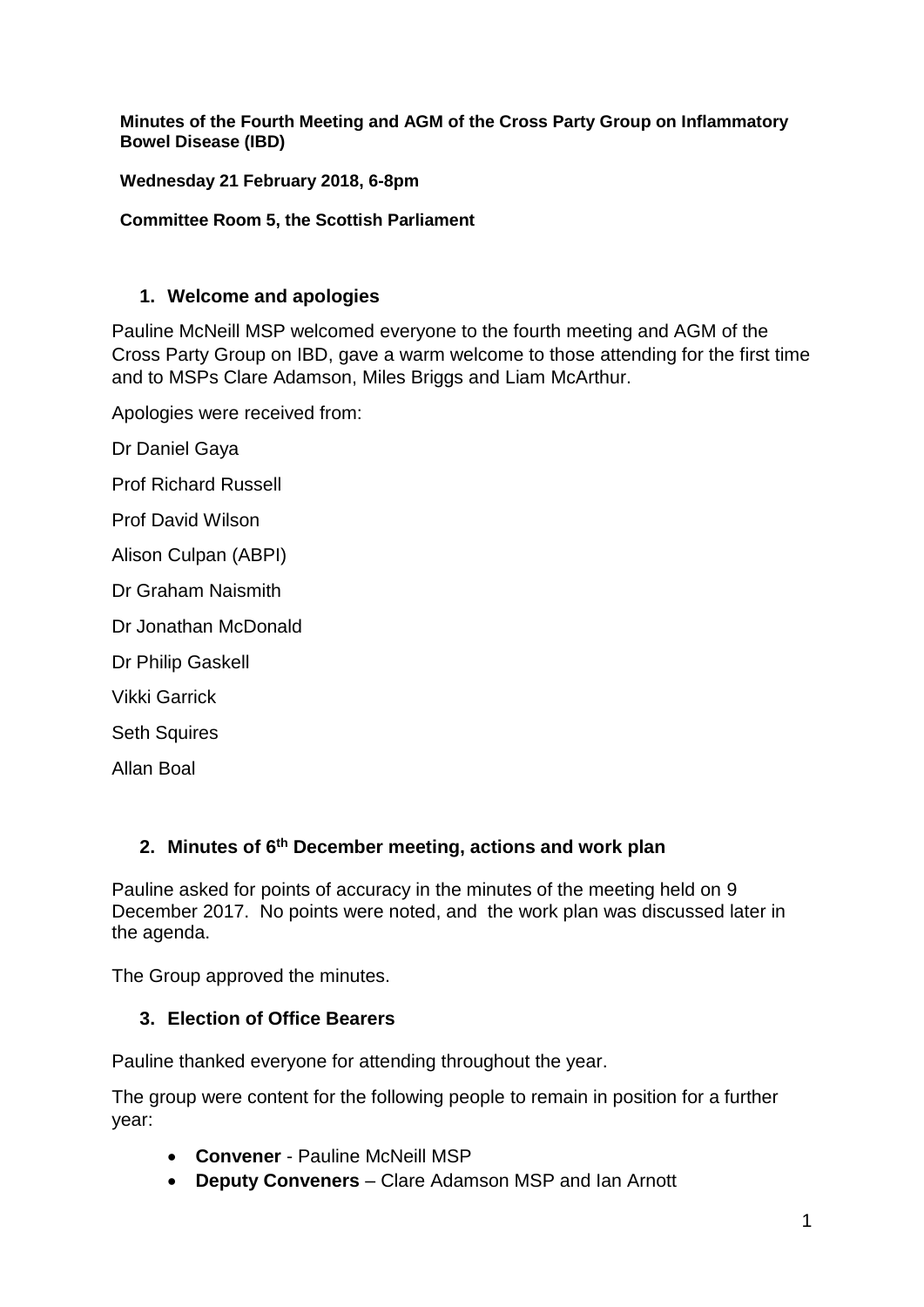Elaine thanked both Pauline and Clare for being part of the group and giving their support to this work.

The Cross Party Group annual return will be circulated by email to ensure everyone is happy with the details before it is submitted

# **Action: NG to circulate annual return form to members.**

# **4. Two personal experiences of managing IBD**

Matthew Hilferty shared his story with the group. Matthew was diagnosed at 14 after being ill for 1 year. Treatment kept his symptoms at bay until he was 19, Matthew then had surgery which appeared to be successful until his ileostomy was reversed.

Having the same IBD nurse from the age of 14 was great as it meant that it was not necessary to repeat the same story at every appointment and she knew him as a person. Also the IBD nurse was always available when accessing consultants is more difficult. Matthew feels consultants are useful in a crisis, but nurses are best for helping people to self manage. Matthew's stoma nurse also offers support and tips to help him to self manage. Matthew's family and friends have all been a great support. His mum took carers' leave, encouraging him, along with his friends and brother to continue going out socially. Matthew's girlfriend has been very supportive and has given Matthew confidence.

Matthew uses three ways to self manage; exercise, diet and daily routine. Exercise and diet have helped with fatigue and dehydration. Since he started going to the gym Matthew feels he has more energy. Developing an understanding of what foods to eat and what to avoid with a stoma helps his self management enormously. He found that food like potatoes and oats slowed output and gave him energy

With the help of his stoma nurse, Matthew has developed an individual daily routine which works for him. This has been successful, resulting in Matthew not needing to attend the stoma clinic more than once a year.

The support and encouragement of family, friends and nurses has helped Matthew maintain his mental health.

Pauline thanked Matthew for sharing his story.

Pauline then invited Edmund Murray to speak. Edmund lives with ulcerative colitis and has developed strategies for self management after a spiral of fatigue, frustration and isolation. With an unsupportive employer who timed his breaks, Edmund found things difficult at times.

Edmund's self management strategies include exercise, particularly jogging helps. It was hard at first to talk about the issues he was having but with encouragement from his gastroenterologist, Edmund is now happy to talk about his condition.

Three years on from surgery Edmund is now leading a normal life, managing fatigue as part of his day to day routine.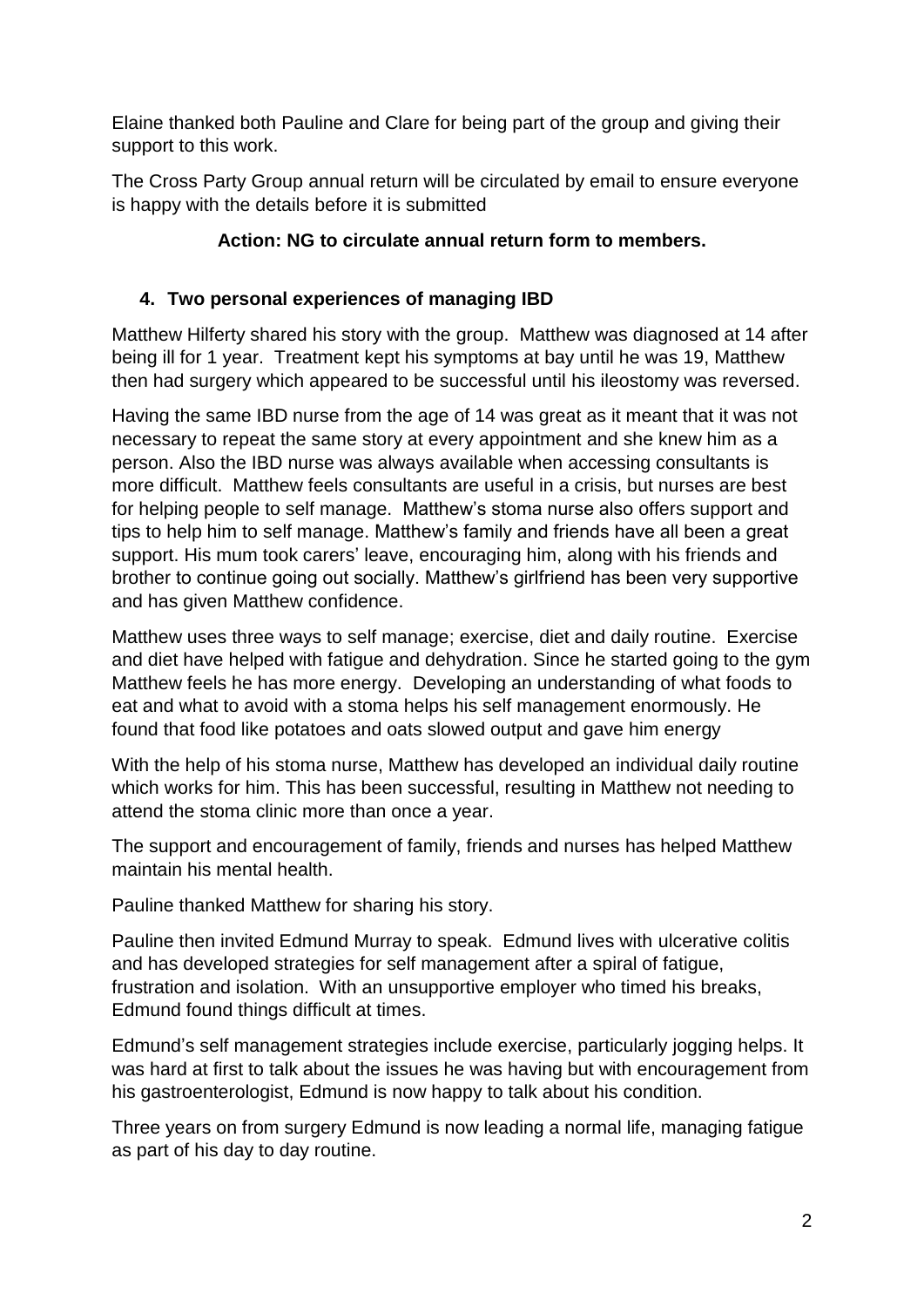Social media was useful at first, especially when he was too ill to go out much, however, Edmund is not using it so much now.

Edmund has not used mental health services specifically but after hearing others' experiences he believes it would be a good idea to fight for this service to be available for people with IBD..

Pauline thanked both Edmund and Matthew for telling their personal stories, explaining that it is so useful for others to hear.

Liam McArthur queried that since mental health services are so stretched whether there would be a way interventions could be made in a sensitive manner without referral to formal mental health services.

Edmund suggested that such interventions could be included in routine conversation by an IBD Nurses or consultants, asking if a referral to a mental health service would help an individual.

Janice Taylor mentioned that while she was in hospital, a young Canadian doctor asked if she had received psychological support and was surprised to hear she had not as this is the first thing offered in Canada after diagnosis. Janice stated it is essential to talk to someone when first diagnosed. Janice went privately for counselling and found it invaluable.

Paul Johnston reinforced that it is important to tell people at the outset that mental wellbeing is key to managing their condition and that people with IBD are at greater risk of anxiety and depression.

Isabel Kolte mentioned that there is a pro-forma used after Coronary Heart Disease diagnosis which has an extra question to allow mental wellbeing to be highlighted with a check box to ensure action has been taken. Something similar for use at gastroenterology clinics may be useful.

The current version of the IBD Standards state that IBD services should have defined access to a psychologist / counsellor with an interest in IBD, however, only 9 services in the UK have a counsellor specifically for IBD services.

It was mentioned that including mental health awareness in training for IBD nurses would be useful, to encourage them to look for early warning signs of poor mental health.

## **5. Psychological Impact of IBD**

Mary Cawley, Principal Clinical Psychologist at Glasgow Liaison Psychiatry Service presented on the psychological impact of IBD and the pilot project run in NHS Greater Glasgow and Clyde (NHSGGC). The presentation will be circulated.

The project looked at the Biological, Psychological and Social effects of IBD patients.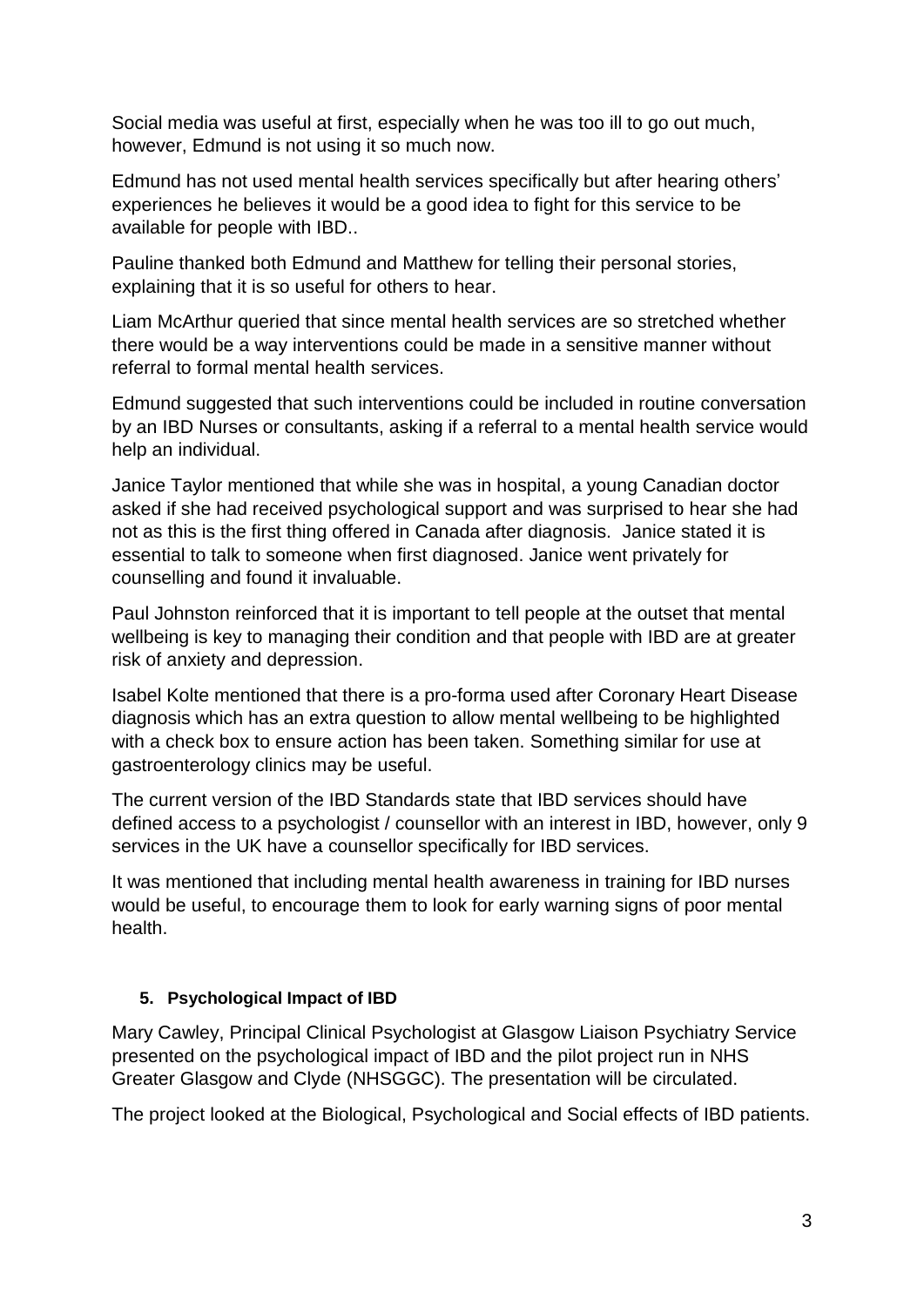They found that during periods of active disease, 66% of patients live with anxiety and 35% report living with depression. Untreated anxiety and depression worsens disease outcomes, i.e.:

- Increases severity of IBD symptoms
- More frequent flares
- Higher rate of hospitalisation
- 28% more likely to require surgery
- Lower rates of adherence to treatment
- Limits self management

The current model of care does not address both physical and psychological needs of people with IBD. Only 21 of 173 services in the UK IBD Audit reported having access to clinical psychology via a defined referral pathway.

The Pilot project within NHSGGC delivered NHS Education for Scotland (NES) 'Developing Practice' workshops to Clinical Nurse Specialists; the course combined six workshops with practical tasks to complete with patients in clinic and reflective practice sessions.

The findings were excellent:

- Training was well received by practitioners
- Increased capacity of IBD nurses to provide psychosocial support at nurse led clinics
- Encouraged and enabled increased joint working
- Reduced inappropriate referrals to Clinical Psychology during the pilot period
- Clinical Psychologists were able to provide psychological assessment and intervention for patients
- Highlighted the current unmet need of dedicated psychological support for patients
- Demand outweighs current capacity and increased financial resource is required to meet the psychological needs of patients with IBD

Mary highlighted the case of one man who felt that Crohn's Disease had "ripped my life away". After 6 months of help within the pilot project he had developed a circle of trust with clinicians and felt supported and involved in his care and confident to self manage his condition, enabling him to return to hobbies he had stopped such as hillwalking.

Mary also talked about learning from Australia, The Adelaide Model of Integrated Care for IBD. This model is:

- Underpinned by a Biopsychosocial Approach
- Collaborative Gastroenterologists, IBD nurses and clinical psychologists forming an Multi-Disciplinary Team (MDT) with other specialists involved as needed
- Patient- centred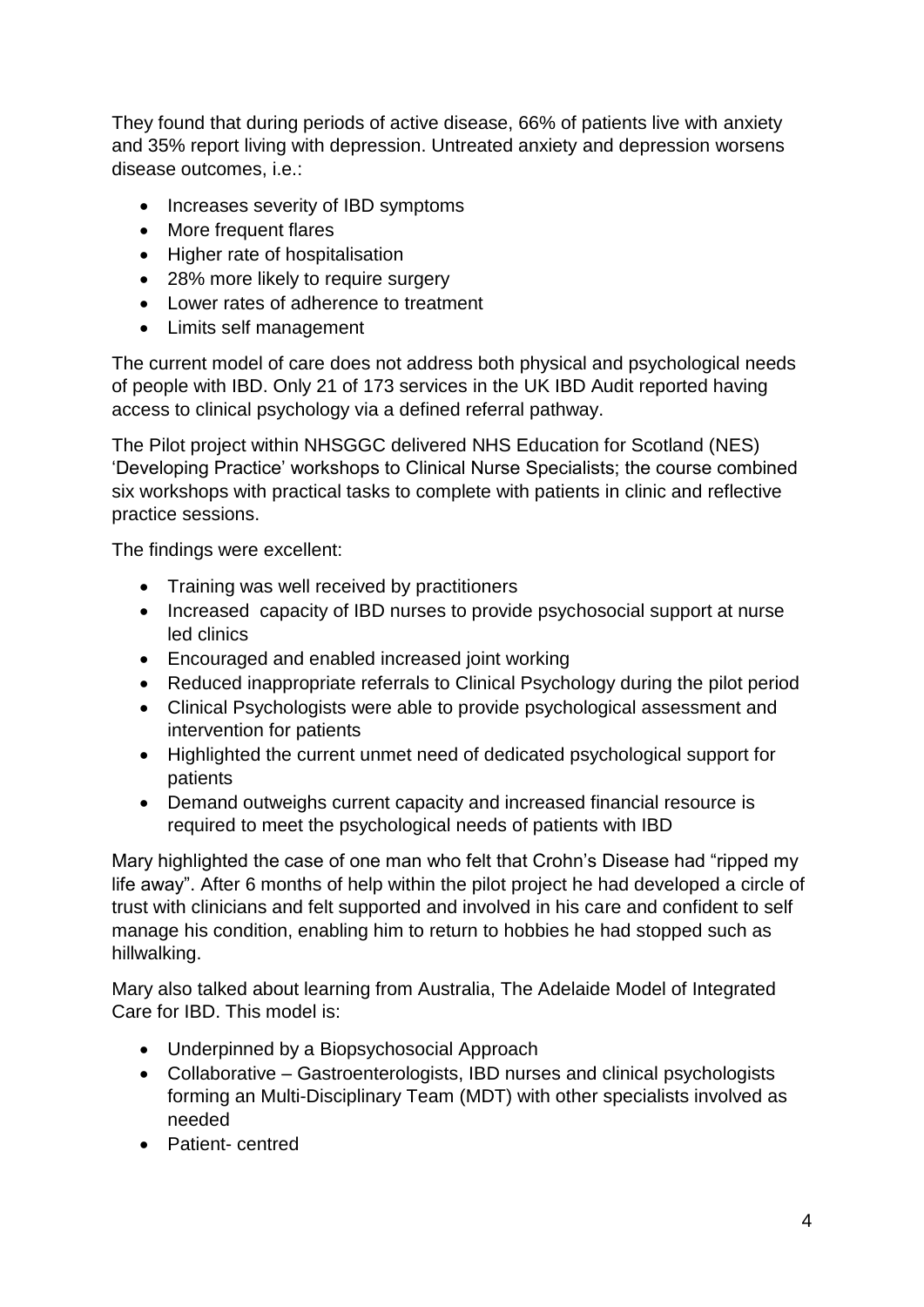• Responsive – IBD nurse specialists able to provide timely advice, active nurse management of clinics and blood test monitoring protocols

The results were:

- Significant reduction in admissions to hospital from 48% to 30%
- Overall medication use reduced including steroids and opiate medication
- Treatment adherence improved in 62% of patients
- Knowledge about IBD and satisfaction with care improved
- Anxiety symptoms improved in 52% of patients and depression symptoms improved in 43% of patients

Having clinical psychology as part of an MDT and training nurses provides support to clinical care, improving psychological wellbeing, disease coping strategies and management of symptoms along with supporting adherence to treatment, readiness for surgery and self management.

Mary referenced the recommendation from the National Blueprint to "Co-design and develop access to dedicated psychological support for patients with IBD" and reiterated that by addressing psychological care, services will save money in the long run.

Pauline thanked Mary for her contribution and recommended that this be a priority for the workplan of this group. Pauline invited questions.

Discussion continued around psychologist involvement in Multi-Disciplinary Teams and the cost savings associated with reduction of surgery and pharmacology costs. The Kings Fund have lots of evidence of the economic savings. The training of nurses and developing practice would be a very useful thing to roll out across the country.

Edmund added that the best bit of self management advice he has received was "Be good to yourself" from a Chaplain at Gartnavel Hospital, Chaplaincy Services and their supportive effect should not be underestimated.

Pauline continued that a greater level of buy-in from people on the ground is needed, warning people that there may be psychological effects as a result of their diagnosis would be a good start.

A discussion took place around how other services get psychological support, should the recommendation come from consultants, pilot projects may help to encourage this.

Nancy explained that an invitation to attend the Cross Party Group and talk about how the Mental Health Strategy applies to people with IBD and other long term conditions was sent to the Mental Health Strategy Team at Scottish Government, however, no-one was available to attend. The Mental Health Access Team within Healthcare Improvement Scotland were also invited but they felt there were not close enough links to their work.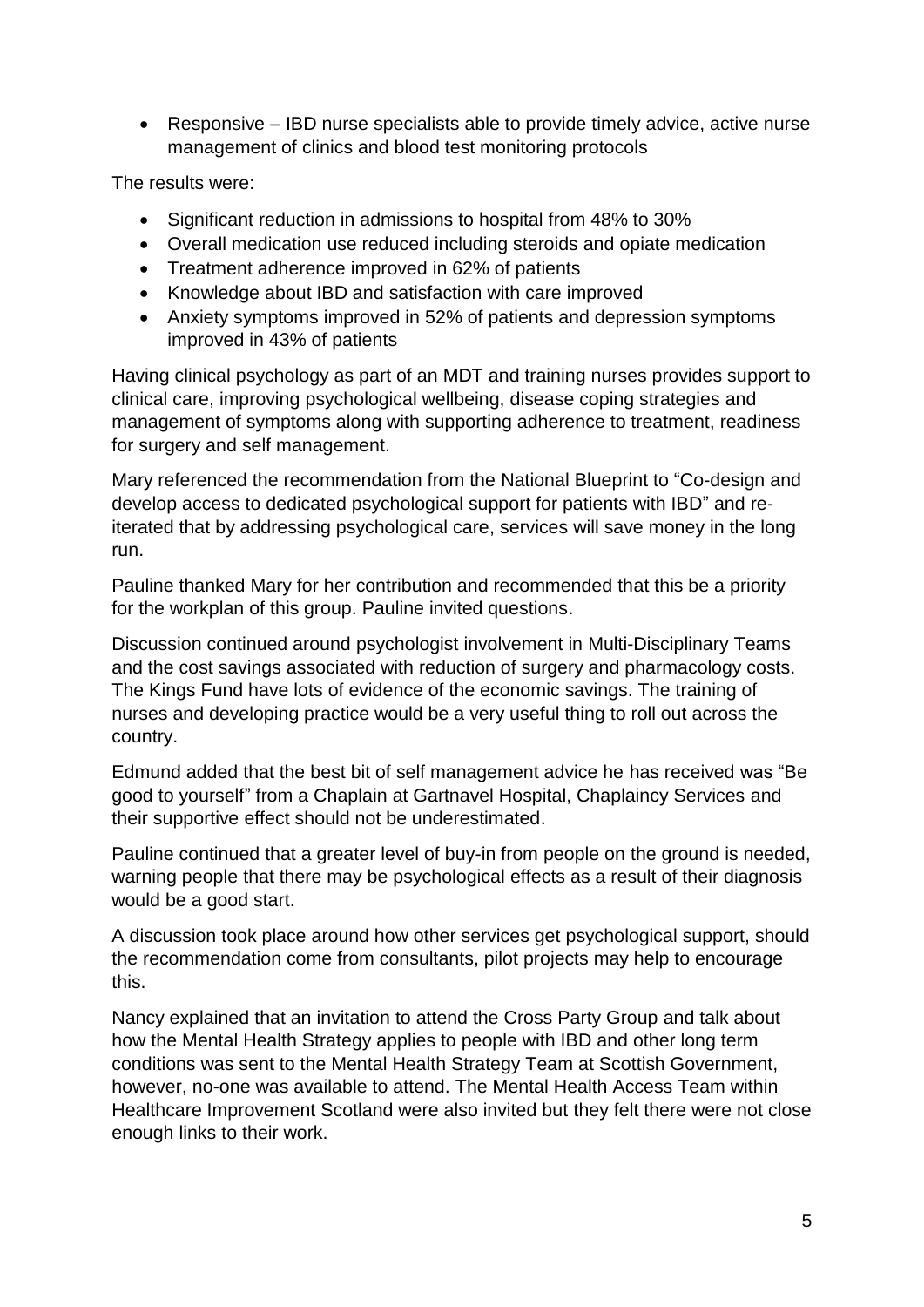After an audit of the IBD service in NHS Lothian psychological help was asked for. Nurses were trained but a further link to psychological services was not available due to funding issues.

Mary suggested that the money for psychological support should come from Acute Services across the country. Pauline suggested that if research highlights possible savings, this be used as evidence to push for added resource. This evidence would need to go to Health Boards.

Recruitment of psychologists was discussed. Mary explained that the only problem around recruitment is lack of funding meaning that services are very patchy across the country. There is a lot of work to do to raise the profile of IBD as it is a forgotten condition.

Pauline suggested that the group could write letters to Health Boards highlighting that the condition is on the rise and it should be addressed. This agenda needs to be pushed, and it might be a good addition to the workplan for this group.

The idea of Crohn's and Colitis UK funding a pilot project was mentioned. Elaine Steven noted that. Dr Georgina Rowse, a psychologist has been seconded to the charity and this may fit with her work.

## **Actions:**

**NG and ES to talk to Pauline about the best way of raising further awareness of the high incidence of anxiety and depression among people with IBD and the benefits of the approach outlined in Mary's presentation to Health Boards and to include this in the work plan.**

## **Explore links with Georgina Rowse's work**

## **6. Crohn's and Colitis UK's self management project**

Presentation will be circulated.

Nancy provided an update on the UK wide project to inform and develop Crohn's and Colitis UK's policy position on self management. This work fits with the charity's Operational Plan and 5 year strategy.

The first stage is gathering the views of people living with IBD and research. This work has been co-produced with people with lived experience and clinicians.

Two surveys were sent out, the first to people with lived experience which resulted in 166 responses, the second was aimed at health professionals. The initial findings suggest that health professionals don't always know enough about self management of IBD to feel confident to recommend it.

Phone lines/ nurse helplines were given as an example of services being put in place to support people's self management. Time and resource are still seen as the biggest barriers to BD services developing self management support.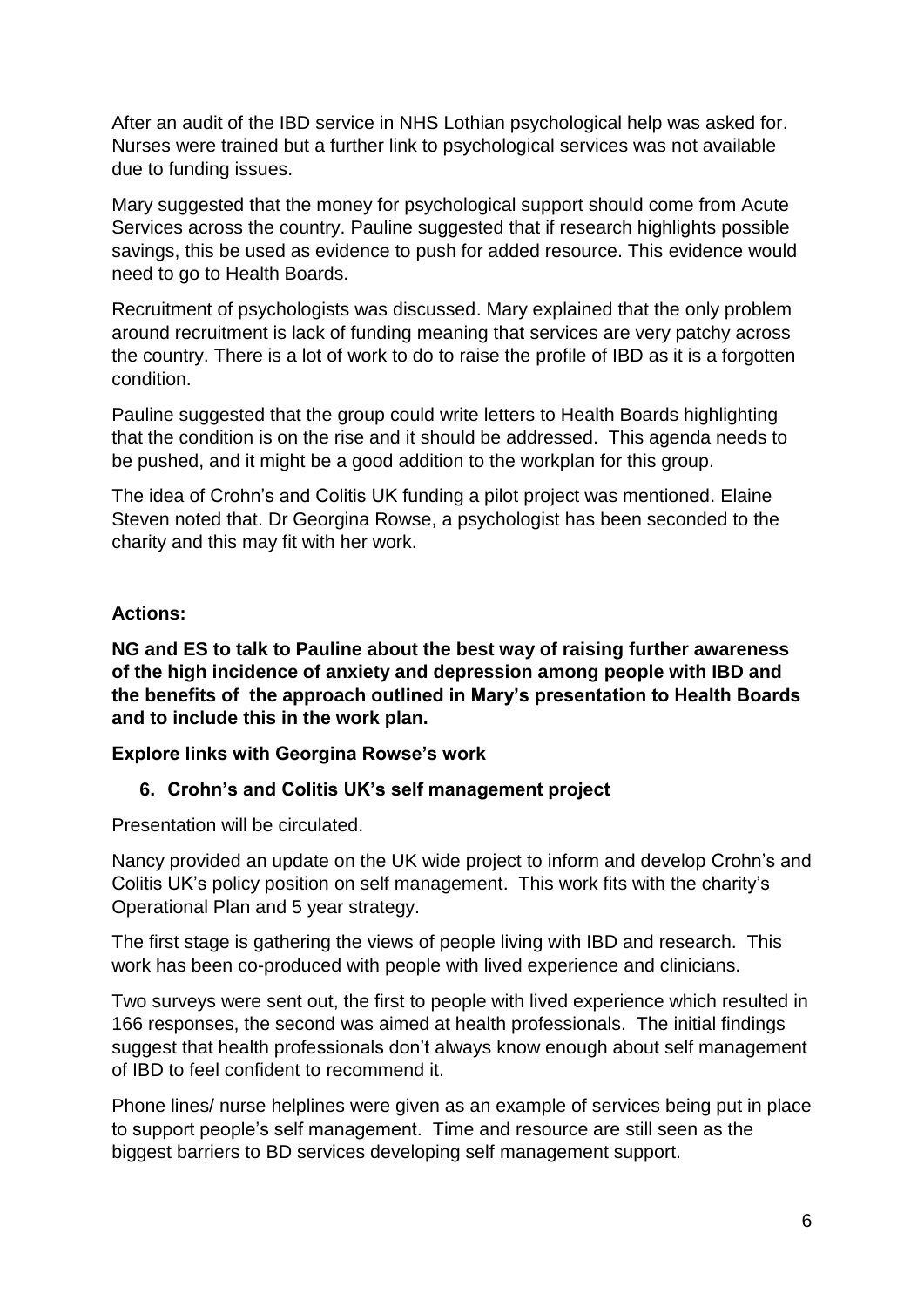The majority of people with lived experience who responded had not spoken to clinicians about self management. However, most people employed self management strategies.

Some of the barriers to self management were seen as not being listened to by clinicians and reliance on biomedical markers like blood results rather than having person-centred conversations with the person.

The recommendations so far from people with IBD have included good quality information at the right time, information packs for newly diagnosed people, and access to counselling and peer support.

It was important to hold focus groups and engage with stakeholders in all four Home Nations as although self management is central to Scottish Policy it is not as prominent in the other countries.

A workshop was carried out in November 2017 to highlight the survey results to the Modern Outpatient team and IBD clinicians. This work is very closely aligned with the Modern Outpatient programme's Guided Self Management workstream and is key to implementing "Scotland Leading the Way: A National Blueprint for Inflammatory Bowel Disease in Scotland."

A position statement will be released in the near future, however, there will be further opportunities to feed into this work. Please get in touch with Nancy if you are interested in doing so.

## **7. The Modern Outpatient IBD Guided Self Management workstream**

Dr Ian Arnott, Consultant Gastroenterologist at the Western General Hospital in Edinburgh updated the group on the work being done on the Scottish Government's Modern Outpatient Programme and the IBD Guided Self Management workstream.

Dr Arnott explained that IBD clinics are vastly oversubscribed resulting in very quick consultations and important issues not being addressed at appointments.

The aim of the Modern Outpatient as a whole is to get people seen at the right time by the right person for maximum benefit from appointments. Tools developed for this are making sure the clinician has good information around asking the correct questions and suggesting appropriate treatment.

The Action Plan for the Guided Self Management workstream has been developed in line with the Blueprint document. The self management work aims to make care more effective for people, getting appropriate care when required. For this to be achieved, local services are needed which are more accessible in a timely manner. Each person should have an individual care plan and psychological services could fit into this.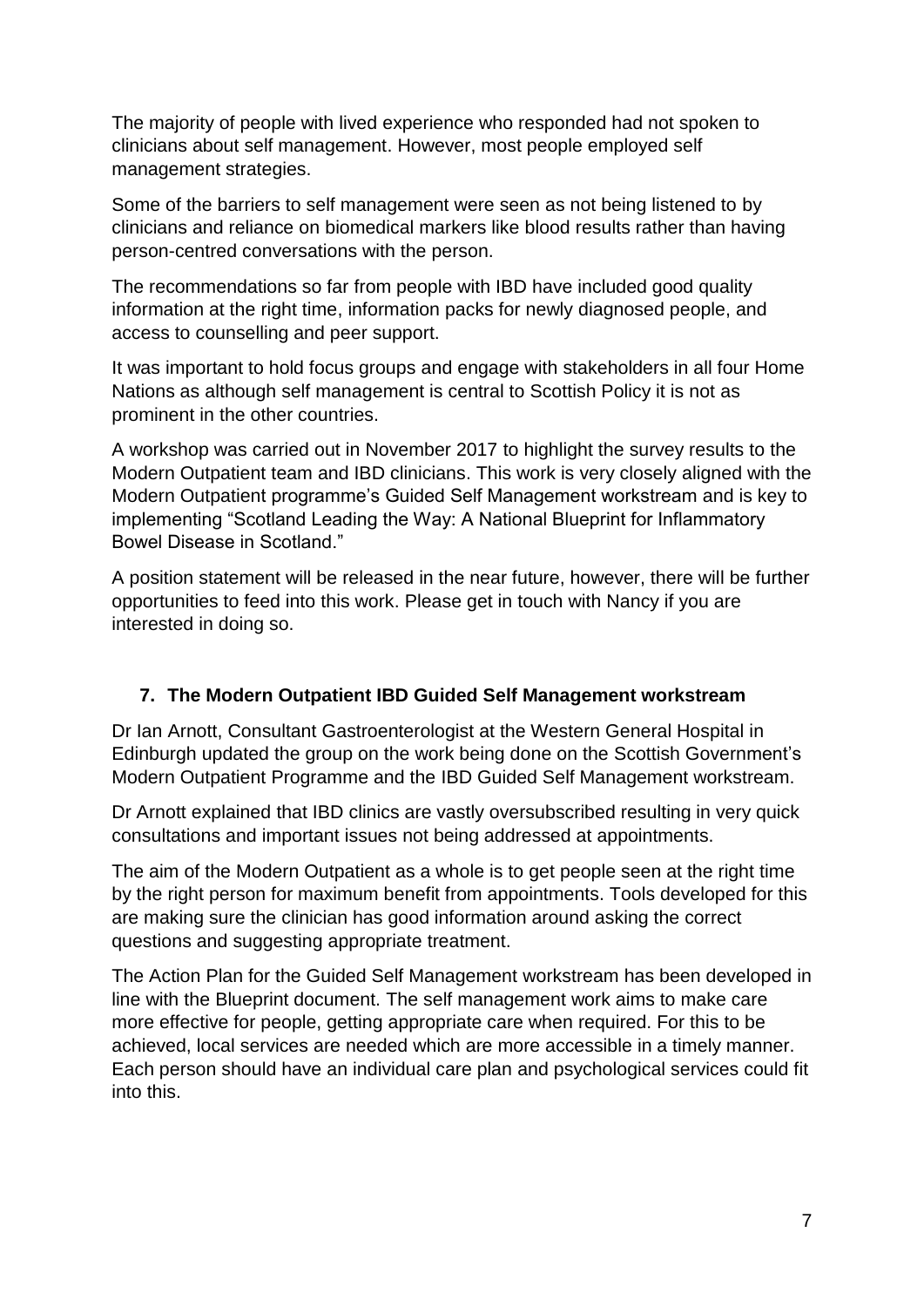## **8. Work Plan for 2018**

The next meeting of the Cross Party Group is due to take place on 23<sup>rd</sup> May 2018, this will focus on the role of IBD Nurse Specialists. The RCN Scottish IBD Nurse Network have been invited to attend and contribute. Nancy reminded the group that the meeting scheduled for 5<sup>th</sup> September has been moved to 19<sup>th</sup> September.

Pauline has put a motion down about IBD and asked for a debate on the work of the Cross Party Group, the group will be kept up to date on progress of this.

It was felt that a meeting to explore all the points raised at the meetings so far would be worthwhile. This could also be a chance to draft a letter to Health Boards and the Chief Executives Group.

An approach will be made to the Cabinet Secretary from Pauline inviting the Minister to a future meeting.

In place of a December meeting it was felt that to coincide with Crohn's and Colitis Awareness Week the Group could plan for a number of awareness raising activities including publication, a stand in Parliament and social media activities. The idea of a stand in Parliament during this week was addressed and the group thought that would be very useful.

## **Actions:**

**NG, ES and Pauline to meet to pick up actions from this and previous meetings and draft a letter to Health Boards/ plan to engage with the Cabinet Secretary.**

**NG to circulate text of motion to the Group.**

**NG to progress plans for awareness-raising activities.**

# **9. AOCB**

Pauline mentioned that this would be the last meeting before the deadline for the Regulated Lobbying Act coming into force. The CPG does not fall under the Act but if a conversation is struck up with an MSP outwith the meetings this might fall within it.

## **Action: Nancy to circulate information on the Lobbying Act to the Group**

## **10.Date of next meeting**

Wednesday 23rd May 2018, 6-8pm, Room TG20.

Pauline thanked everyone for attending and closed the meeting.